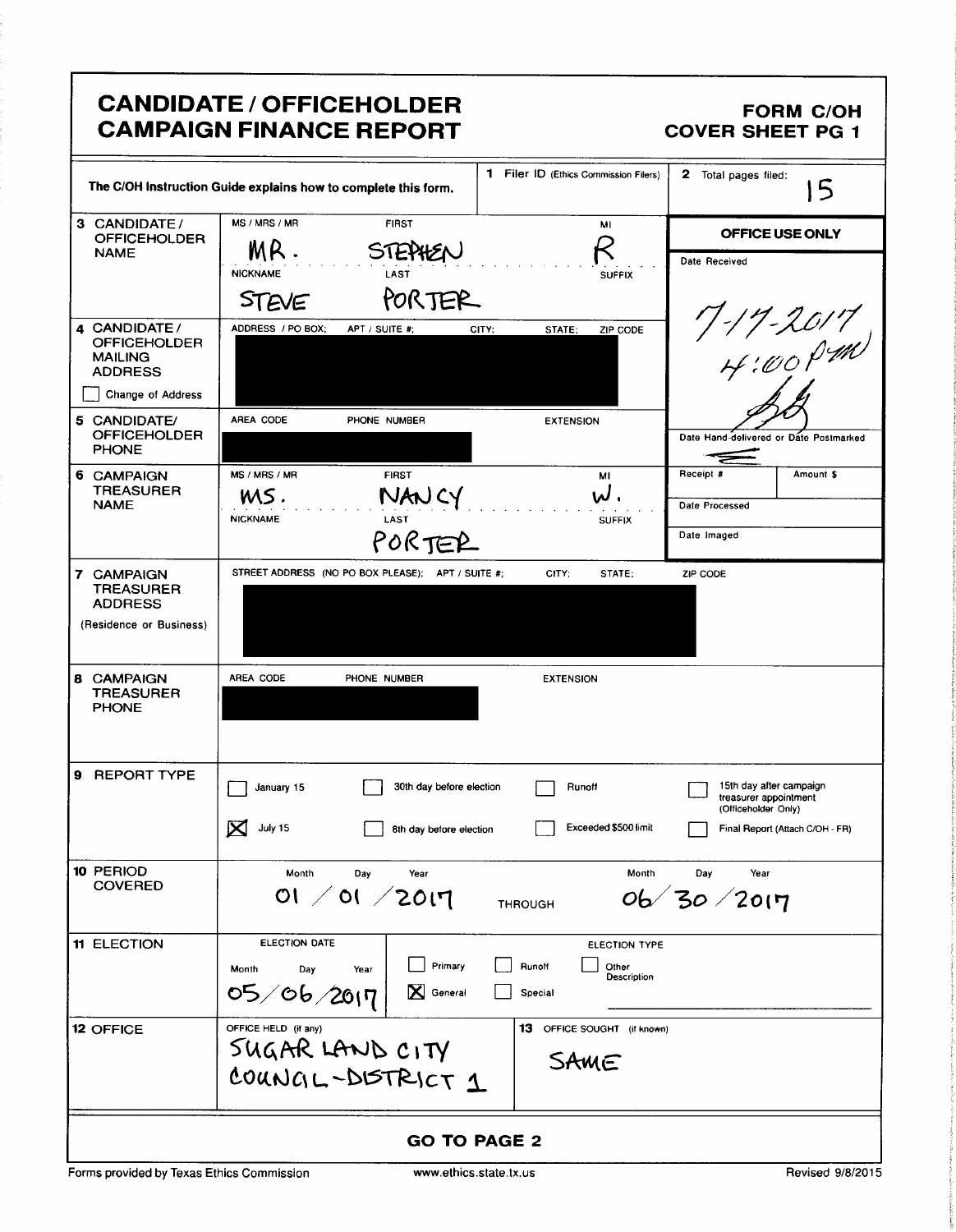## CANDIDATE / OFFICEHOLDER<br>CAMPAIGN FINANCE REPORT CAMPAIGN FORM COVER SHEET PG 2 **CAMPAIGN FINANCE REPORT**

| 14 C/OH NAME                                              |                       | PORTER, STEPHEN R. (STEVE)                                                                                                                                                                                                                                                                                                                                              | <b>15</b> Filer ID (Ethics Commission Filers)                                                                                                                                                          |  |
|-----------------------------------------------------------|-----------------------|-------------------------------------------------------------------------------------------------------------------------------------------------------------------------------------------------------------------------------------------------------------------------------------------------------------------------------------------------------------------------|--------------------------------------------------------------------------------------------------------------------------------------------------------------------------------------------------------|--|
| <b>16 NOTICE FROM</b><br><b>POLITICAL</b><br>COMMITTEE(S) | OF SUCH EXPENDITURES. | THIS BOX IS FOR NOTICE OF POLITICAL CONTRIBUTIONS ACCEPTED OR POLITICAL EXPENDITURES MADE BY POLITICAL COMMITTEES TO<br>SUPPORT THE CANDIDATE / OFFICEHOLDER. THESE EXPENDITURES MAY HAVE BEEN MADE WITHOUT THE CANDIDATE'S OR OFFICEHOLDER'S<br>KNOWLEDGE OR CONSENT. CANDIDATES AND OFFICEHOLDERS ARE REQUIRED TO REPORT THIS INFORMATION ONLY IF THEY RECEIVE NOTICE |                                                                                                                                                                                                        |  |
|                                                           | <b>COMMITTEE TYPE</b> | <b>COMMITTEE NAME</b>                                                                                                                                                                                                                                                                                                                                                   |                                                                                                                                                                                                        |  |
|                                                           | GENERAL               |                                                                                                                                                                                                                                                                                                                                                                         |                                                                                                                                                                                                        |  |
|                                                           | SPECIFIC              | <b>COMMITTEE ADDRESS</b>                                                                                                                                                                                                                                                                                                                                                |                                                                                                                                                                                                        |  |
|                                                           |                       | <b>COMMITTEE CAMPAIGN TREASURER NAME</b>                                                                                                                                                                                                                                                                                                                                |                                                                                                                                                                                                        |  |
| <b>Additional Pages</b>                                   |                       |                                                                                                                                                                                                                                                                                                                                                                         |                                                                                                                                                                                                        |  |
|                                                           |                       | <b>COMMITTEE CAMPAIGN TREASURER ADDRESS</b>                                                                                                                                                                                                                                                                                                                             |                                                                                                                                                                                                        |  |
| <b>17 CONTRIBUTION</b><br><b>TOTALS</b>                   | 1.                    | TOTAL POLITICAL CONTRIBUTIONS OF \$50 OR LESS (OTHER THAN<br>PLEDGES, LOANS, OR GUARANTEES OF LOANS), UNLESS ITEMIZED                                                                                                                                                                                                                                                   | \$                                                                                                                                                                                                     |  |
|                                                           | 2.                    | <b>TOTAL POLITICAL CONTRIBUTIONS</b><br>(OTHER THAN PLEDGES, LOANS, OR GUARANTEES OF LOANS)                                                                                                                                                                                                                                                                             | 550.00                                                                                                                                                                                                 |  |
| <b>EXPENDITURE</b><br><b>TOTALS</b>                       | З.                    | TOTAL POLITICAL EXPENDITURES OF \$100 OR LESS,<br><b>UNLESS ITEMIZED</b>                                                                                                                                                                                                                                                                                                | \$                                                                                                                                                                                                     |  |
|                                                           | 4.                    | <b>TOTAL POLITICAL EXPENDITURES</b>                                                                                                                                                                                                                                                                                                                                     | \$12,767.97                                                                                                                                                                                            |  |
| <b>CONTRIBUTION</b><br><b>BALANCE</b>                     | 5.                    | TOTAL POLITICAL CONTRIBUTIONS MAINTAINED AS OF THE LAST DAY<br>OF REPORTING PERIOD                                                                                                                                                                                                                                                                                      | اما.389 \$ 1                                                                                                                                                                                           |  |
| <b>OUTSTANDING</b><br><b>LOAN TOTALS</b>                  | 6.                    | TOTAL PRINCIPAL AMOUNT OF ALL OUTSTANDING LOANS AS OF THE<br>LAST DAY OF THE REPORTING PERIOD                                                                                                                                                                                                                                                                           | 5,000.00<br>\$                                                                                                                                                                                         |  |
| 18 AFFIDAVIT<br><b>TERRITORY</b><br><b>AFFIX NOTARY</b>   |                       | under Title 15, Election Code,                                                                                                                                                                                                                                                                                                                                          | I swear, or affirm, under penalty of perjury, that the accompanying report is<br>true and correct and includes all information required to be reported by me<br>Signature of Candidate or Officeholder |  |

| Sworn to and subscribed before me, by the said <b>STEPHEN R.PORTER (STENE)</b><br>this the |
|--------------------------------------------------------------------------------------------|
| to certify which, witness my hand and seal of office.<br>20 <sub>2</sub>                   |
| a Assund Hondony                                                                           |

Forms provided by Texas Ethics Commission www.ethics.state.tx.us Revised 9/8/2015

Signature of officer administering oath Printed name of officer administering oath Title of officer administering oath

i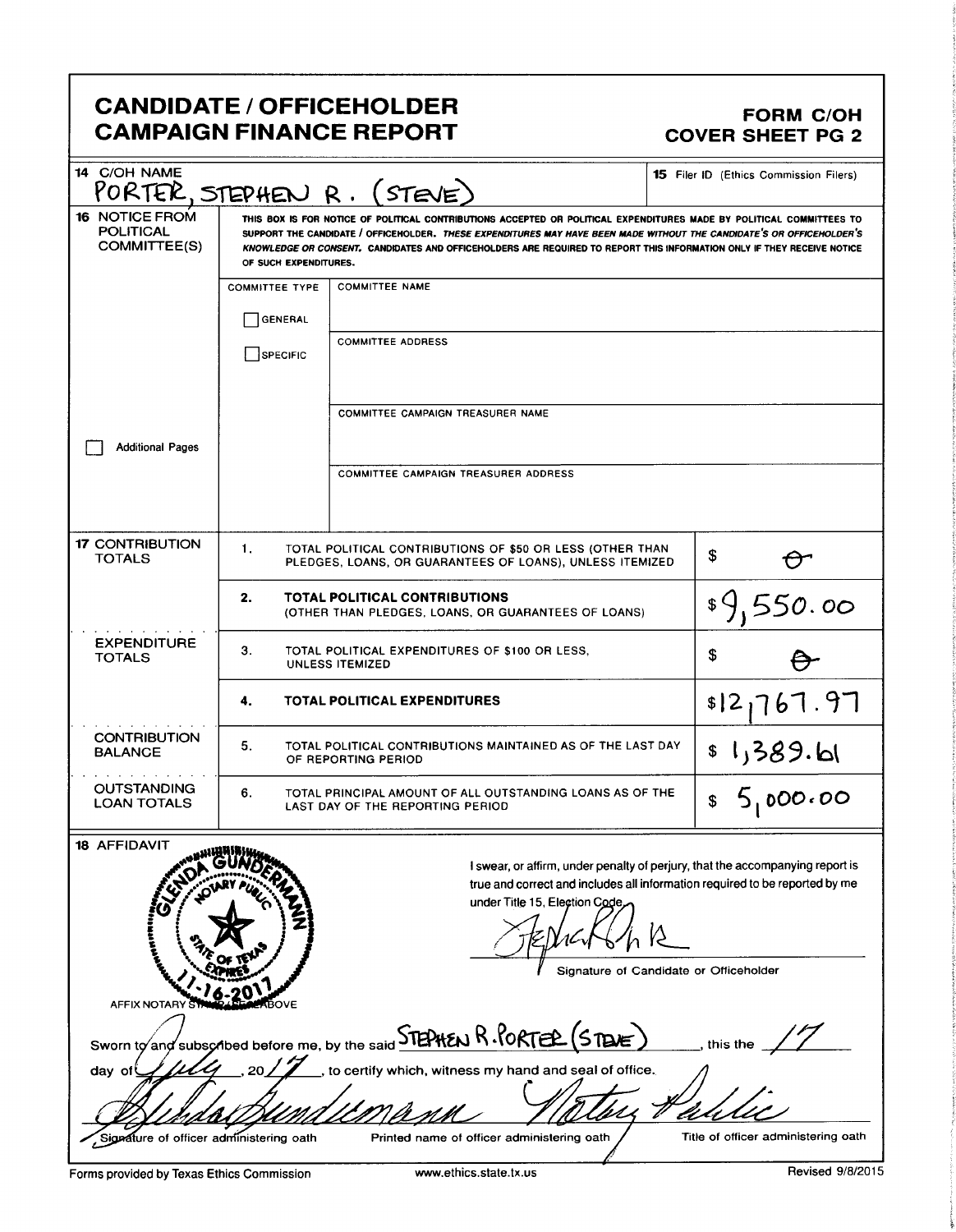# **SUBTOTALS - C/OH**

#### **FORM C/OH COVER SHEET PG 3**

|     | 19 FILER NAME | <u>PORTER, STEPHEN. R. (STEVE)</u>                                                           | 20 Filer ID (Ethics Commission Filers) |                           |                                  |
|-----|---------------|----------------------------------------------------------------------------------------------|----------------------------------------|---------------------------|----------------------------------|
|     |               | 21 SCHEDULE SUBTOTALS<br><b>NAME OF SCHEDULE</b>                                             |                                        |                           | <b>SUBTOTAL</b><br><b>AMOUNT</b> |
| 1.  | ΙX            | SCHEDULE A1: MONETARY POLITICAL CONTRIBUTIONS                                                |                                        | $\mathfrak{g} \mathsf{Q}$ | 550.00                           |
| 2.  |               | SCHEDULE A2: NON-MONETARY (IN-KIND) POLITICAL CONTRIBUTIONS                                  |                                        | \$                        |                                  |
| 3.  |               | <b>SCHEDULE B: PLEDGED CONTRIBUTIONS</b>                                                     |                                        | \$                        |                                  |
| 4.  |               | <b>SCHEDULE E: LOANS</b>                                                                     |                                        | \$                        |                                  |
| 5.  | $\mathbf X$   | SCHEDULE F1: POLITICAL EXPENDITURES MADE FROM POLITICAL CONTRIBUTIONS                        |                                        |                           | s[2,767.97]                      |
| 6.  |               | SCHEDULE F2: UNPAID INCURRED OBLIGATIONS                                                     |                                        | \$                        |                                  |
| 7.  |               | SCHEDULE F3: PURCHASE OF INVESTMENTS MADE FROM POLITICAL CONTRIBUTIONS                       |                                        | \$                        | $\boldsymbol{\varTheta}$         |
| 8.  | ⊠             | SCHEDULE F4: EXPENDITURES MADE BY CREDIT CARD                                                |                                        | \$                        | 567.97                           |
| 9.  |               | SCHEDULE G: POLITICAL EXPENDITURES MADE FROM PERSONAL FUNDS                                  |                                        | S                         | $\boldsymbol{\varTheta}$         |
| 10. |               | SCHEDULE H: PAYMENT MADE FROM POLITICAL CONTRIBUTIONS TO A BUSINESS OF C/OH                  |                                        | s                         | $\varTheta$                      |
| 11. |               | SCHEDULE I: NON-POLITICAL EXPENDITURES MADE FROM POLITICAL CONTRIBUTIONS                     |                                        | S                         | ⊖                                |
| 12. |               | SCHEDULE K: INTEREST, CREDITS, GAINS, REFUNDS, AND CONTRIBUTIONS<br><b>RETURNED TO FILER</b> |                                        | \$                        |                                  |
|     |               |                                                                                              |                                        |                           |                                  |
|     |               |                                                                                              |                                        |                           |                                  |
|     |               |                                                                                              |                                        |                           |                                  |
|     |               |                                                                                              |                                        |                           |                                  |
|     |               |                                                                                              |                                        |                           |                                  |
|     |               |                                                                                              |                                        |                           |                                  |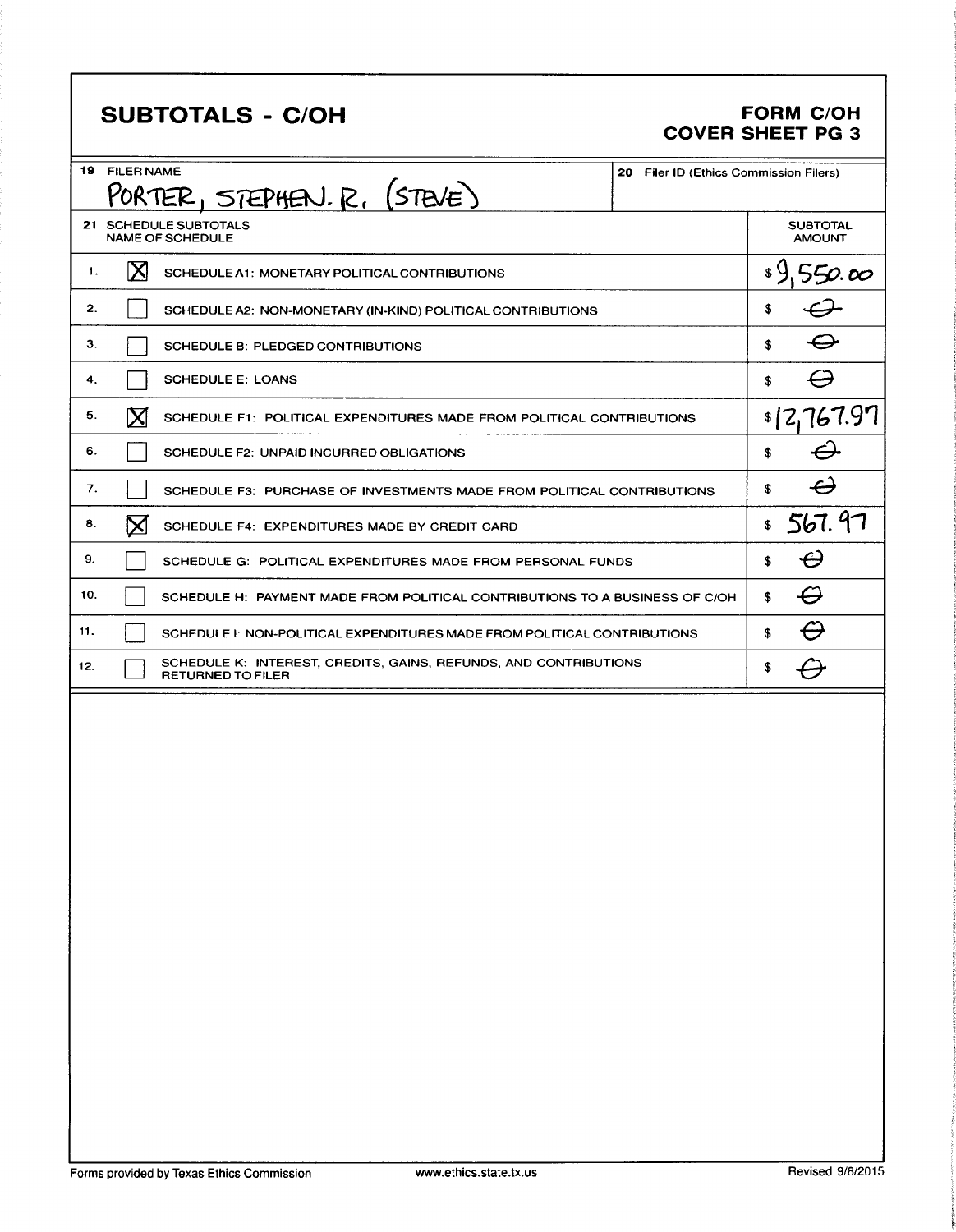| 1 Total pages Schedule A1:<br>6<br>The Instruction Guide explains how to complete this form.     |                                              |
|--------------------------------------------------------------------------------------------------|----------------------------------------------|
| 2 FILER NAME<br>PORTER, STEPHEN $R.$ (STEVE)                                                     | <b>3</b> Filer ID (Ethics Commission Filers) |
| 4 Date<br>5 Full name of contributor<br>out-of-state PAC (ID#:<br>Andrews Kurth Texas PAC        | 7 Amount of contribution (\$)                |
| 1/10/17<br>6 Contributor address;<br>Zip Code<br>City;<br>State;                                 | 4500.00                                      |
| 8 Principal occupation / Job title (See Instructions)<br><b>Employer (See Instructions)</b><br>9 |                                              |
| Full name of contributor<br>$\Box$ out-of-state PAC (ID#: $\Box$<br>Date<br>Kathy Hubner         | Amount of contribution (\$)                  |
| 1 29 17<br>Contributor address;<br>Zip Code<br>City;<br>State;                                   | \$100.00                                     |
| Principal occupation / Job title (See Instructions)<br><b>Employer (See Instructions)</b>        |                                              |
| Full name of contributor<br>out-of-state PAC (ID#: 1999)<br>Date                                 | Amount of contribution (\$)                  |
| Darren Williams, DVM<br>212117<br>Contributor address;<br>City; State; Zip Code                  | 450.00                                       |
| Principal occupation / Job title (See Instructions)<br>Employer (See Instructions)               |                                              |
| Date<br>Full name of contributor<br>out-of-state PAC (ID#:                                       | Amount of contribution (\$)                  |
| James Thompson Campaign<br>2 2 17<br>Zip Code<br>Contributor address;<br>State;<br>City          | $\#$ 500.00                                  |
| Principal occupation / Job title (See Instructions)<br>Employer (See Instructions)               |                                              |
|                                                                                                  |                                              |
|                                                                                                  |                                              |
|                                                                                                  |                                              |
|                                                                                                  |                                              |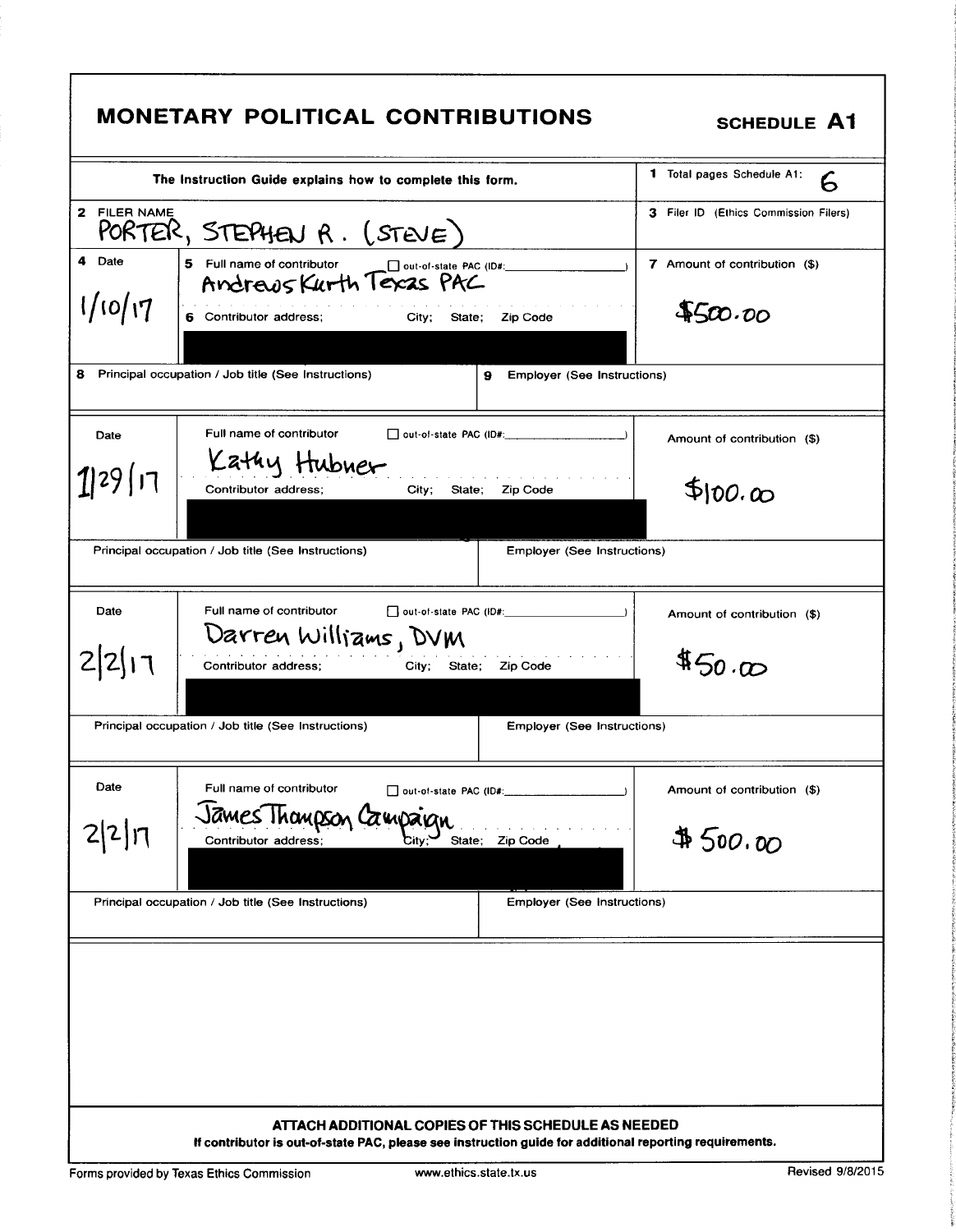|              | <b>MONETARY POLITICAL CONTRIBUTIONS</b>                                                                                                                        | <b>SCHEDULE A1</b>                     |
|--------------|----------------------------------------------------------------------------------------------------------------------------------------------------------------|----------------------------------------|
|              | The Instruction Guide explains how to complete this form.                                                                                                      | <b>1</b> Total pages Schedule A1:<br>n |
| 2 FILER NAME | PORTER, STEPHEN R. (STEVE)                                                                                                                                     | 3 Filer ID (Ethics Commission Filers)  |
| 4 Date       | 5 Full name of contributor<br>out-of-state PAC (ID#:<br>Line barger, Groggan, Blair, 4 Sampson, LLP                                                            | 7 Amount of contribution (\$)          |
| 3            | 6 Contributor address;<br>City;<br>State;<br>Zip Code                                                                                                          | 4750.00                                |
| 8.           | Principal occupation / Job title (See Instructions)<br>9<br><b>Employer (See Instructions)</b>                                                                 |                                        |
| Date         | Full name of contributor<br>$\Box$ out-of-state PAC (ID#:                                                                                                      | Amount of contribution (\$)            |
| 2 3          | Huitt-Zollars, Inc. Texas PAC<br>Contributor address;<br>City; State; Zip C                                                                                    | \$250.00                               |
|              | Principal occupation / Job title (See Instructions)<br><b>Employer (See Instructions)</b>                                                                      |                                        |
| Date         | Full name of contributor<br>out-of-state PAC (ID#:<br>Allen Boone Humphries Kobinson LLP                                                                       | Amount of contribution (\$)            |
| 281-         | Contributor address;<br>City; State;<br>Zip Code                                                                                                               | 4500.00                                |
|              | Principal occupation / Job title (See Instructions)<br><b>Employer (See Instructions)</b>                                                                      |                                        |
| Date         | Full name of contributor<br>out-of-state PAC (ID#:<br>HOME-PAC                                                                                                 | Amount of contribution (\$)            |
|              | Contributor address;<br>State;<br>Zip Code<br>City;                                                                                                            | 4500.00                                |
|              | Principal occupation / Job title (See Instructions)<br>Employer (See Instructions)                                                                             |                                        |
|              |                                                                                                                                                                |                                        |
|              |                                                                                                                                                                |                                        |
|              |                                                                                                                                                                |                                        |
|              | ATTACH ADDITIONAL COPIES OF THIS SCHEDULE AS NEEDED<br>If contributor is out-of-state PAC, please see instruction guide for additional reporting requirements. |                                        |
|              | www.ethics.state.tx.us<br>Forms provided by Texas Ethics Commission                                                                                            | Revised 9/8/2015                       |

S'.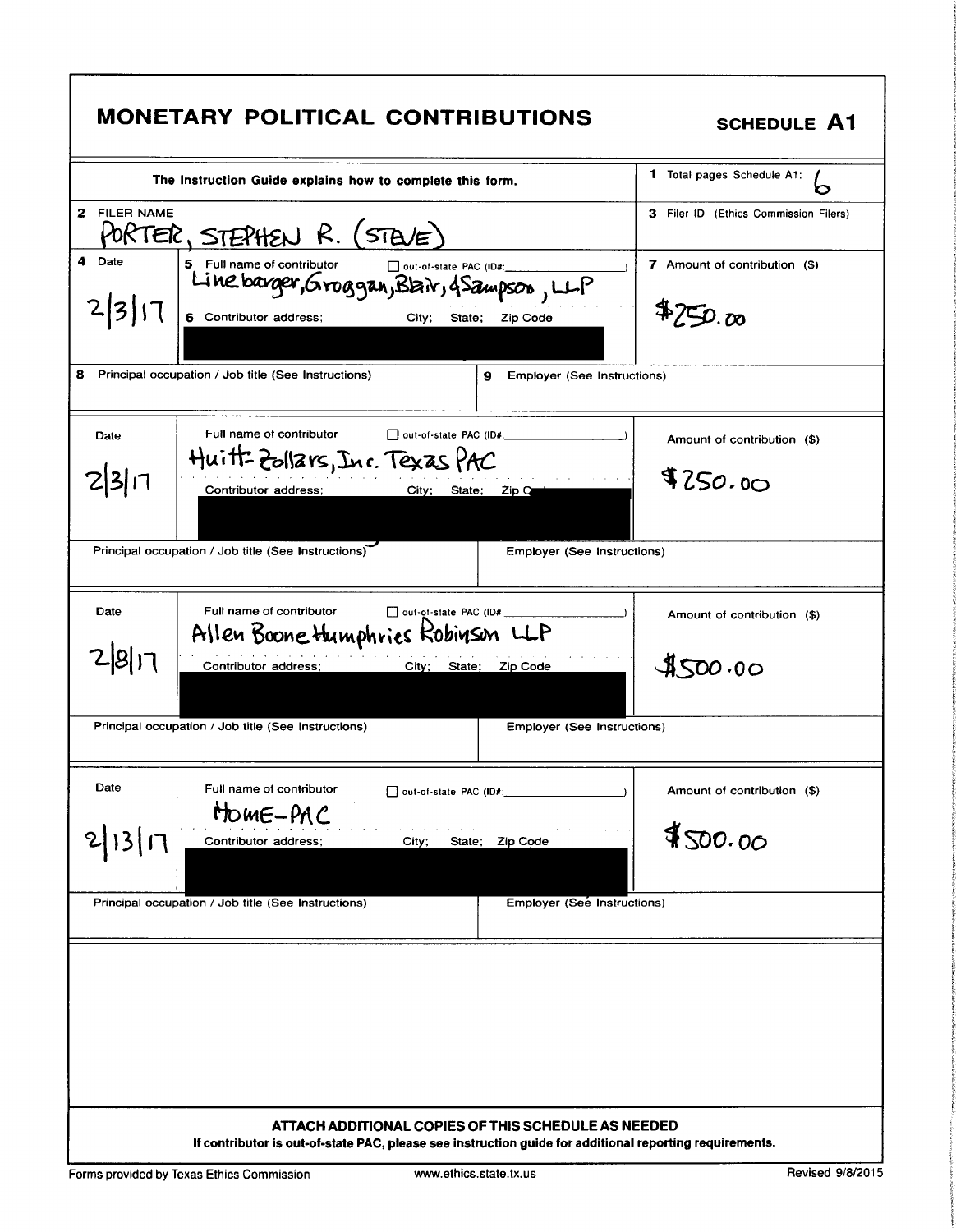|              | <b>MONETARY POLITICAL CONTRIBUTIONS</b>                                                                                                                        | <b>SCHEDULE A1</b>                                                       |
|--------------|----------------------------------------------------------------------------------------------------------------------------------------------------------------|--------------------------------------------------------------------------|
|              | The Instruction Guide explains how to complete this form.                                                                                                      | $\overline{\mathbf{1}}$ Total pages Schedule A1: $\overline{\mathbf{b}}$ |
| 2 FILER NAME | PORTER, STEPHEN R. (STEVE)                                                                                                                                     | 3 Filer ID (Ethics Commission Filers)                                    |
| 4 Date       | 5 Full name of contributor<br>Will Holder                                                                                                                      | <b>7</b> Amount of contribution (\$)                                     |
| 2 13 17      | 6 Contributor address; City; State; Zip Code                                                                                                                   | 4750.00                                                                  |
| 8            | <b>Emplover (See Instructions)</b><br>9<br>Principal occupation / Job title (See Instructions)                                                                 |                                                                          |
| Date         | Full name of contributor<br>Nancy 4 Sean Burnett                                                                                                               | Amount of contribution (\$)                                              |
|              | City; State; Zip Code<br>Contributor address;                                                                                                                  | $I_{100.00}$                                                             |
|              | <b>Employer (See Instructions)</b><br>Principal occupation / Job title (See Instructions)                                                                      |                                                                          |
| Date         | Full name of contributor                                                                                                                                       | Amount of contribution (\$)                                              |
|              | $S$ adar $\phi$ . Imam<br>City; State; Zip Code<br>Contributor address;                                                                                        | $\P$ $20.00$                                                             |
|              | <b>Employer (See Instructions)</b><br>Principal occupation / Job title (See Instructions)                                                                      |                                                                          |
| Date         | Full name of contributor                                                                                                                                       | Amount of contribution (\$)                                              |
| 7/15/17      | William Jameson<br>State; Zip Code<br>City;<br>Contributor address;                                                                                            | 420.00                                                                   |
|              | <b>Employer (See Instructions)</b><br>Principal occupation / Job title (See Instructions)                                                                      |                                                                          |
|              |                                                                                                                                                                |                                                                          |
|              |                                                                                                                                                                |                                                                          |
|              |                                                                                                                                                                |                                                                          |
|              | ATTACH ADDITIONAL COPIES OF THIS SCHEDULE AS NEEDED<br>If contributor is out-of-state PAC, please see instruction guide for additional reporting requirements. |                                                                          |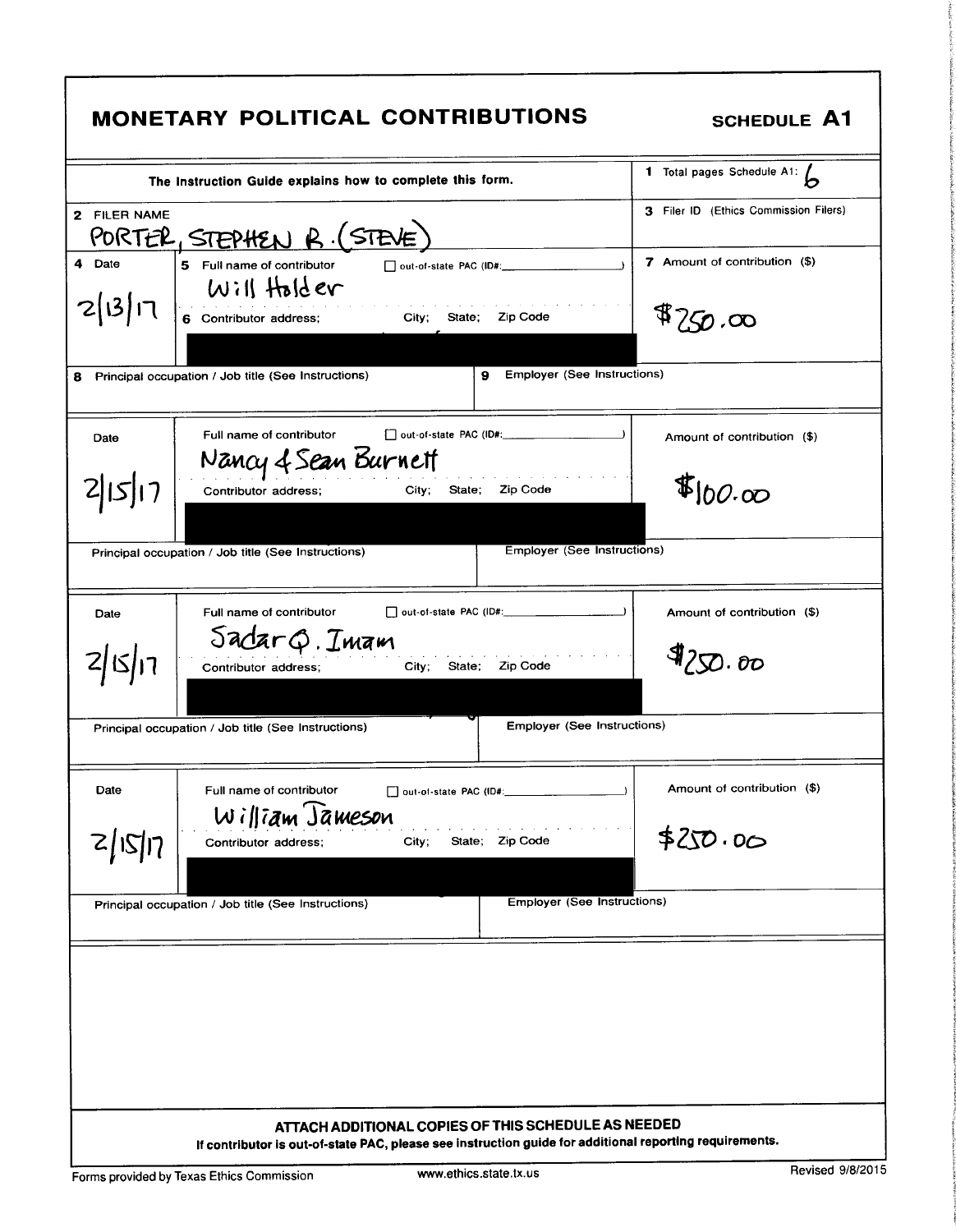|                 | <b>MONETARY POLITICAL CONTRIBUTIONS</b>                                                                                                                        | <b>SCHEDULE A1</b>                               |
|-----------------|----------------------------------------------------------------------------------------------------------------------------------------------------------------|--------------------------------------------------|
|                 | The Instruction Guide explains how to complete this form.                                                                                                      | 1 Total pages Schedule A1: $\overline{\bigcirc}$ |
| 2 FILER NAME    | <u> PORTER, STEPHEN A. (STEVE)</u>                                                                                                                             | 3 Filer ID (Ethics Commission Filers)            |
| 4 Date          | 5 Full name of contributor<br>$\Box$ out-of-state PAC (ID#:<br>$2 15 $ $7$ Russell & Thelma Jones<br><b>City;</b><br>State; Zip Code                           | 7 Amount of contribution (\$)<br>4250.00         |
| 8.              | Principal occupation / Job title (See Instructions)<br>9<br><b>Employer (See Instructions)</b>                                                                 |                                                  |
| Date            | Full name of contributor<br>out-of-state PAC (ID#: $\frac{1}{2}$ $\frac{1}{2}$ $\frac{1}{2}$ $\frac{1}{2}$ $\frac{1}{2}$                                       | Amount of contribution (\$)                      |
|                 | $2 15 \eta $ Cathy & James Moehl man<br>City; State; Zip Code                                                                                                  | 4500.00                                          |
|                 | Principal occupation / Job title (See Instructions)<br><b>Employer (See Instructions)</b>                                                                      |                                                  |
| Date<br>2/15/17 | Full name of contributor<br>Tim & LeeAnn Stubenrouch<br>Contributor address;<br>Zip Code<br>Citv:<br>State:                                                    | Amount of contribution (\$)<br>8750.00           |
|                 | Principal occupation / Job title (See Instructions)<br>Employer (See Instructions)                                                                             |                                                  |
| Date            | Full name of contributor<br>out-of-state PAC (ID#:<br>Jim Russ                                                                                                 | Amount of contribution (\$)                      |
|                 | Contributor address;<br>City;<br>State; Zip Code                                                                                                               | 4250.00                                          |
|                 | Principal occupation / Job title (See Instructions)<br>Employer (See Instructions)                                                                             |                                                  |
|                 |                                                                                                                                                                |                                                  |
|                 | ATTACH ADDITIONAL COPIES OF THIS SCHEDULE AS NEEDED<br>If contributor is out-of-state PAC, please see instruction guide for additional reporting requirements. |                                                  |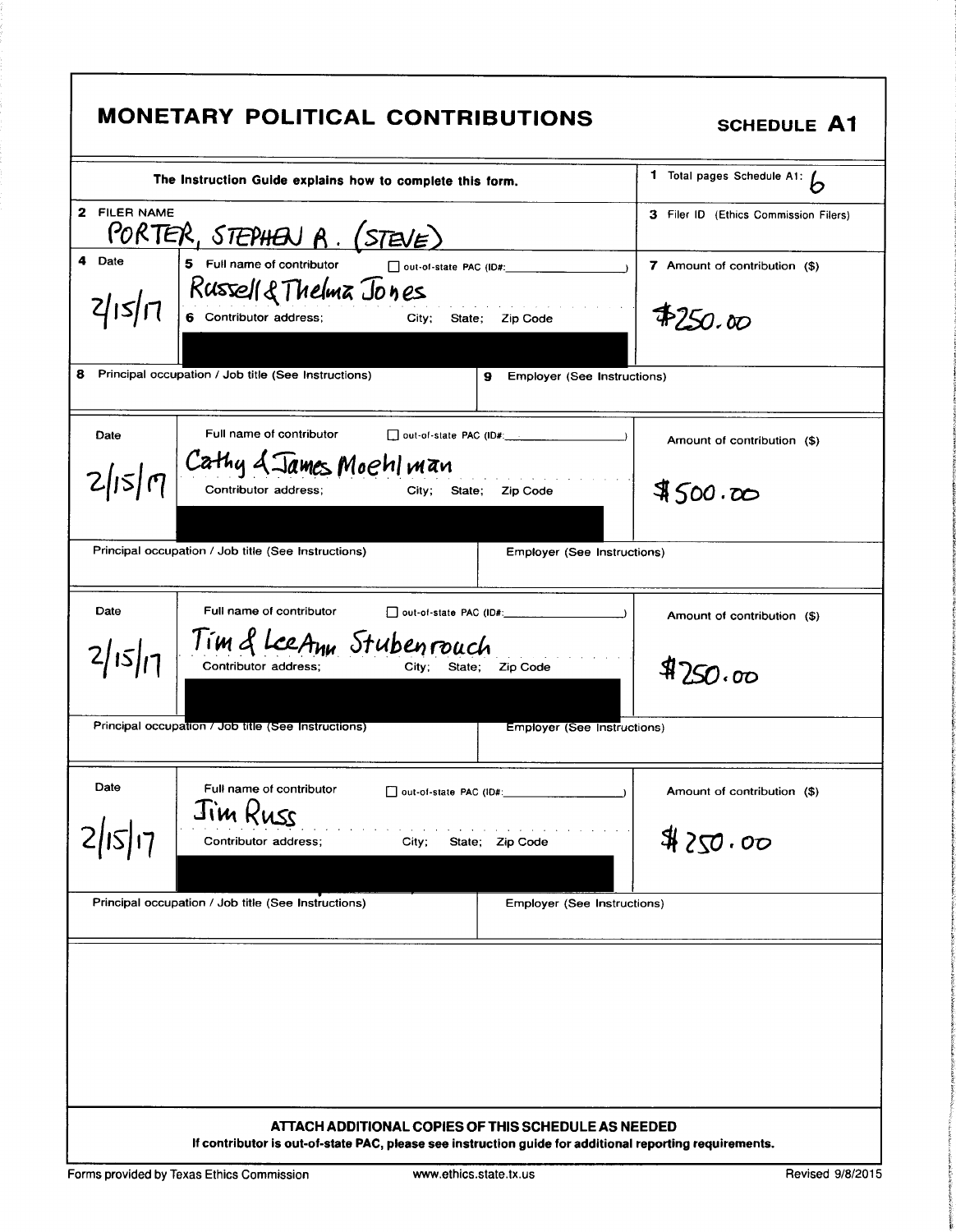| 1 Total pages Schedule A1:<br>The Instruction Guide explains how to complete this form.<br>3 Filer ID (Ethics Commission Filers)<br>7 Amount of contribution (\$)<br>5 Full name of contributor<br>out-of-state PAC (ID#:<br>$\frac{M \alpha V y}{6}$ Cantributor address; City; State; Zip Code<br><b>\$30.00</b><br><b>Employer (See Instructions)</b><br>9<br>□ out-of-state PAC (ID#: 2000)<br>Full name of contributor<br>Amount of contribution (\$)<br>Date<br>William Dalton<br>$\frac{1}{2}$ 100.00<br>City; State;<br><b>Zip Code</b><br>Contributor address;<br><b>Employer (See Instructions)</b><br>Full name of contributor<br>Amount of contribution (\$)<br>Date<br>Dennis & Becky Parmer<br>4150.00<br>16/17<br>Zip Code<br>State;<br>Contributor address;<br>City;<br><b>Employer (See instructions)</b><br>Principal occupation / Job title (See Instructions)<br>Amount of contribution (\$)<br>Full name of contributor<br>Date<br>out-of-state PAC (ID#:<br>Jason & Erin Golan<br>\$1,000,00<br>State; Zip Code<br>City;<br>Contributor address;<br>U<br>Employer (See Instructions)<br>Principal occupation / Job title (See Instructions) |                                                                                                                                                                |  |
|-------------------------------------------------------------------------------------------------------------------------------------------------------------------------------------------------------------------------------------------------------------------------------------------------------------------------------------------------------------------------------------------------------------------------------------------------------------------------------------------------------------------------------------------------------------------------------------------------------------------------------------------------------------------------------------------------------------------------------------------------------------------------------------------------------------------------------------------------------------------------------------------------------------------------------------------------------------------------------------------------------------------------------------------------------------------------------------------------------------------------------------------------------------------|----------------------------------------------------------------------------------------------------------------------------------------------------------------|--|
| 2 FILER NAME<br>PORTER, STEPHEN R. (STEVE)<br>4 Date<br>2 S <br>8 Principal occupation / Job title (See Instructions)<br>2 15 17<br>Principal occupation / Job title (See Instructions)<br>2 8 17                                                                                                                                                                                                                                                                                                                                                                                                                                                                                                                                                                                                                                                                                                                                                                                                                                                                                                                                                                 |                                                                                                                                                                |  |
|                                                                                                                                                                                                                                                                                                                                                                                                                                                                                                                                                                                                                                                                                                                                                                                                                                                                                                                                                                                                                                                                                                                                                                   |                                                                                                                                                                |  |
|                                                                                                                                                                                                                                                                                                                                                                                                                                                                                                                                                                                                                                                                                                                                                                                                                                                                                                                                                                                                                                                                                                                                                                   |                                                                                                                                                                |  |
|                                                                                                                                                                                                                                                                                                                                                                                                                                                                                                                                                                                                                                                                                                                                                                                                                                                                                                                                                                                                                                                                                                                                                                   |                                                                                                                                                                |  |
|                                                                                                                                                                                                                                                                                                                                                                                                                                                                                                                                                                                                                                                                                                                                                                                                                                                                                                                                                                                                                                                                                                                                                                   |                                                                                                                                                                |  |
|                                                                                                                                                                                                                                                                                                                                                                                                                                                                                                                                                                                                                                                                                                                                                                                                                                                                                                                                                                                                                                                                                                                                                                   |                                                                                                                                                                |  |
|                                                                                                                                                                                                                                                                                                                                                                                                                                                                                                                                                                                                                                                                                                                                                                                                                                                                                                                                                                                                                                                                                                                                                                   |                                                                                                                                                                |  |
|                                                                                                                                                                                                                                                                                                                                                                                                                                                                                                                                                                                                                                                                                                                                                                                                                                                                                                                                                                                                                                                                                                                                                                   |                                                                                                                                                                |  |
|                                                                                                                                                                                                                                                                                                                                                                                                                                                                                                                                                                                                                                                                                                                                                                                                                                                                                                                                                                                                                                                                                                                                                                   |                                                                                                                                                                |  |
|                                                                                                                                                                                                                                                                                                                                                                                                                                                                                                                                                                                                                                                                                                                                                                                                                                                                                                                                                                                                                                                                                                                                                                   |                                                                                                                                                                |  |
|                                                                                                                                                                                                                                                                                                                                                                                                                                                                                                                                                                                                                                                                                                                                                                                                                                                                                                                                                                                                                                                                                                                                                                   |                                                                                                                                                                |  |
|                                                                                                                                                                                                                                                                                                                                                                                                                                                                                                                                                                                                                                                                                                                                                                                                                                                                                                                                                                                                                                                                                                                                                                   |                                                                                                                                                                |  |
|                                                                                                                                                                                                                                                                                                                                                                                                                                                                                                                                                                                                                                                                                                                                                                                                                                                                                                                                                                                                                                                                                                                                                                   |                                                                                                                                                                |  |
|                                                                                                                                                                                                                                                                                                                                                                                                                                                                                                                                                                                                                                                                                                                                                                                                                                                                                                                                                                                                                                                                                                                                                                   |                                                                                                                                                                |  |
|                                                                                                                                                                                                                                                                                                                                                                                                                                                                                                                                                                                                                                                                                                                                                                                                                                                                                                                                                                                                                                                                                                                                                                   |                                                                                                                                                                |  |
|                                                                                                                                                                                                                                                                                                                                                                                                                                                                                                                                                                                                                                                                                                                                                                                                                                                                                                                                                                                                                                                                                                                                                                   |                                                                                                                                                                |  |
|                                                                                                                                                                                                                                                                                                                                                                                                                                                                                                                                                                                                                                                                                                                                                                                                                                                                                                                                                                                                                                                                                                                                                                   | ATTACH ADDITIONAL COPIES OF THIS SCHEDULE AS NEEDED<br>If contributor is out-of-state PAC, please see instruction guide for additional reporting requirements. |  |

I

1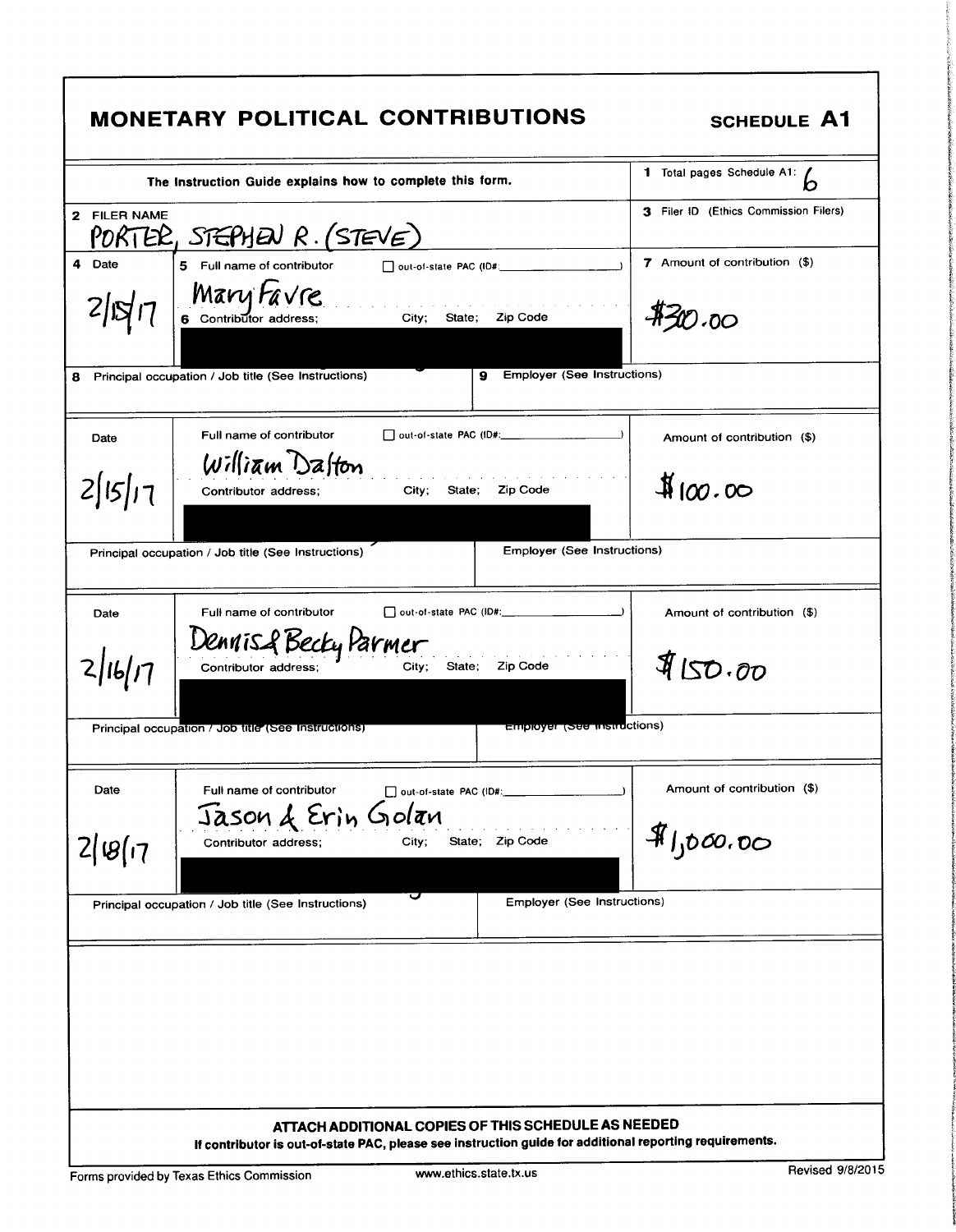|              | The Instruction Guide explains how to complete this form.                                          | 1 Total pages Schedule A1:<br>わ              |
|--------------|----------------------------------------------------------------------------------------------------|----------------------------------------------|
| 2 FILER NAME | <u>PORTER, STEPHEN R. (STEVE)</u>                                                                  | 3 Filer ID (Ethics Commission Filers)        |
| 4 Date       | 5 Full name of contributor Dout-of-state PAC (ID#:<br>Republic Sucs Emplayee Better Government PAC | 7 Amount of contribution (\$)                |
|              | 6 Contributor address;<br>City; State;                                                             | \$30.00<br>Zip Code                          |
|              | Principal occupation / Job title (See Instructions)<br>9                                           | Employer (See Instructions)                  |
| Date         | Full name of contributor<br>out-of-state PAC (ID#:<br>TREPAC/TxAssoc.of Realbus PAC                | Amount of contribution (\$)                  |
| 3 8 1        | Contributor address:<br>City;<br>State:                                                            | 43,000.00<br><b>Zip Code</b>                 |
|              | Principal occupation / Job title (See Instructions)                                                | Employer (See Instructions)                  |
| Date         | Full name of contributor                                                                           | $\rightarrow$<br>Amount of contribution (\$) |
|              | Contributor address:<br>City; State; Zip Code                                                      |                                              |
|              | Principal occupation / Job title (See Instructions)                                                | <b>Employer (See Instructions)</b>           |
| Date         | Full name of contributor<br>out-of-state PAC (ID#:                                                 | Amount of contribution (\$)                  |
|              | Contributor address;<br>City;<br>State; Zip Code                                                   |                                              |
|              | Principal occupation / Job title (See Instructions)                                                | Employer (See Instructions)                  |
|              |                                                                                                    |                                              |
|              |                                                                                                    |                                              |
|              |                                                                                                    |                                              |
|              |                                                                                                    |                                              |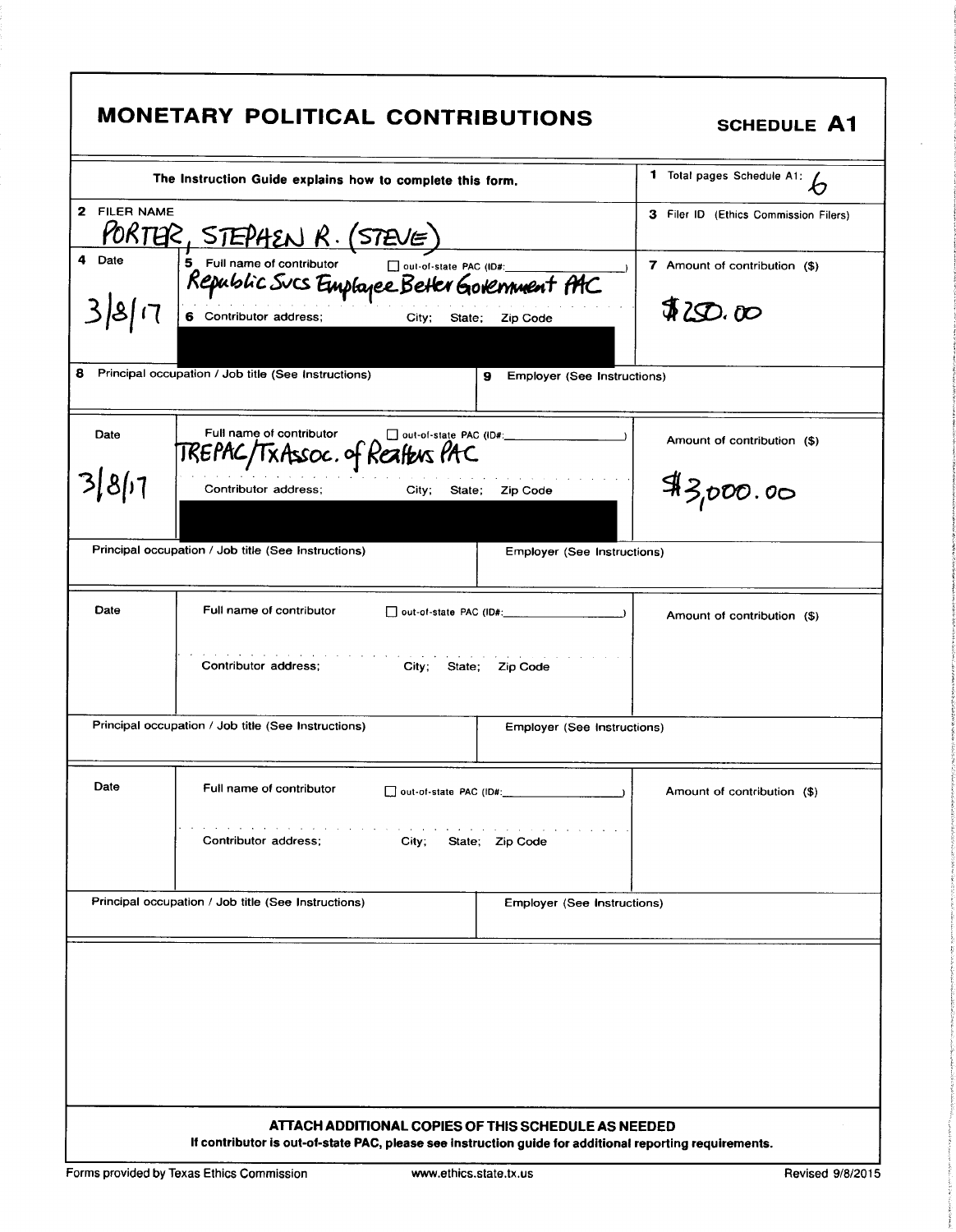### POLITICAL EXPENDITURES MADE FROM POLITICAL CONTRIBUTIONS

### **SCHEDULE F1**

|                                                                                                                                                                                       | <b>EXPENDITURE CATEGORIES FOR BOX 8(a)</b>                                                                                                                                                                          |                                                                                                                                                                                                                                                |                                                       |
|---------------------------------------------------------------------------------------------------------------------------------------------------------------------------------------|---------------------------------------------------------------------------------------------------------------------------------------------------------------------------------------------------------------------|------------------------------------------------------------------------------------------------------------------------------------------------------------------------------------------------------------------------------------------------|-------------------------------------------------------|
| <b>Advertising Expense</b><br>Accounting/Banking<br>Consulting Expense<br>Contributions/Donations Made By<br>Candidate/Officeholder/Political Committee<br><b>Credit Card Payment</b> | Event Expense<br>Fees<br>Food/Beverage Expense<br>Polling Expense<br>Gift/Awards/Memorials Expense<br><b>Printing Expense</b><br><b>Legal Services</b><br>The Instruction Guide explains how to complete this form. | Loan Repayment/Reimbursement<br>Solicitation/Fundraising Expense<br>Office Overhead/Rental Expense<br><b>Travel In District</b><br><b>Travel Out Of District</b><br>Salaries/Wages/Contract Labor<br>Other (enter a category not listed above) | <b>Transportation Equipment &amp; Related Expense</b> |
| 1 Total pages Schedule F1: 2 FILER NAME<br>10F3                                                                                                                                       | PORTER, STEPHEN R. (STEVE)                                                                                                                                                                                          |                                                                                                                                                                                                                                                | <b>3 Filer ID (Ethics Commission Filers)</b>          |
| 4 Date<br>$-14-17$                                                                                                                                                                    | 5 Payee name<br>Fort Bend Chamber of Commerce                                                                                                                                                                       |                                                                                                                                                                                                                                                |                                                       |
| $6$ Amount $($ )                                                                                                                                                                      | 7 Payee address;<br>City; State; Zip Code                                                                                                                                                                           |                                                                                                                                                                                                                                                |                                                       |
| 4500.00                                                                                                                                                                               |                                                                                                                                                                                                                     |                                                                                                                                                                                                                                                |                                                       |
| 8                                                                                                                                                                                     | (a) Category (See Categories listed at the top of this schedule)                                                                                                                                                    | (b) Description                                                                                                                                                                                                                                |                                                       |
| <b>PURPOSE</b><br>OF                                                                                                                                                                  | EventExpEnse                                                                                                                                                                                                        | Check if travel outside of Texas. Complete Schedule T.                                                                                                                                                                                         |                                                       |
| <b>EXPENDITURE</b>                                                                                                                                                                    |                                                                                                                                                                                                                     | Check if Austin, TX, officeholder living expense                                                                                                                                                                                               |                                                       |
|                                                                                                                                                                                       |                                                                                                                                                                                                                     | Room rental                                                                                                                                                                                                                                    |                                                       |
| 9 Complete ONLY if direct<br>expenditure to benefit C/OH                                                                                                                              | Candidate / Officeholder name                                                                                                                                                                                       | Office sought                                                                                                                                                                                                                                  | Office held                                           |
| Date                                                                                                                                                                                  | Payee name                                                                                                                                                                                                          |                                                                                                                                                                                                                                                |                                                       |
| $2 - 1 - 17$                                                                                                                                                                          | <i>Wike</i> Scott                                                                                                                                                                                                   |                                                                                                                                                                                                                                                |                                                       |
| Amount (\$)                                                                                                                                                                           | Payee address;<br>City; State; Zip Code                                                                                                                                                                             |                                                                                                                                                                                                                                                |                                                       |
| \$100.00                                                                                                                                                                              |                                                                                                                                                                                                                     |                                                                                                                                                                                                                                                |                                                       |
|                                                                                                                                                                                       | Category (See Categories listed at the top of this schedule)                                                                                                                                                        | Description<br>Check if travel outside of Texas. Complete Schedule T.                                                                                                                                                                          |                                                       |
| <b>PURPOSE</b><br>ОF                                                                                                                                                                  | Advertising Expense                                                                                                                                                                                                 | Check if Austin, TX, officeholder living expense                                                                                                                                                                                               |                                                       |
| <b>EXPENDITURE</b>                                                                                                                                                                    |                                                                                                                                                                                                                     | Website graphics                                                                                                                                                                                                                               |                                                       |
| Complete ONLY if direct<br>expenditure to benefit C/OH                                                                                                                                | Candidate / Officeholder name                                                                                                                                                                                       | Office sought                                                                                                                                                                                                                                  | Office held                                           |
|                                                                                                                                                                                       |                                                                                                                                                                                                                     |                                                                                                                                                                                                                                                |                                                       |
| Date                                                                                                                                                                                  | Payee name                                                                                                                                                                                                          |                                                                                                                                                                                                                                                |                                                       |
| $2 - 1 - 17$                                                                                                                                                                          | Icenhower Consulting, LLC                                                                                                                                                                                           |                                                                                                                                                                                                                                                |                                                       |
| Amount (\$)                                                                                                                                                                           | Payee address;<br>City; State; Zip Code                                                                                                                                                                             |                                                                                                                                                                                                                                                |                                                       |
| 150.00                                                                                                                                                                                |                                                                                                                                                                                                                     |                                                                                                                                                                                                                                                |                                                       |
|                                                                                                                                                                                       | Category (See Categories listed at the top of this schedule)                                                                                                                                                        | Description                                                                                                                                                                                                                                    |                                                       |
| <b>PURPOSE</b>                                                                                                                                                                        |                                                                                                                                                                                                                     | Check if travel outside of Texas. Complete Schedule T.                                                                                                                                                                                         |                                                       |
| OF<br><b>EXPENDITURE</b>                                                                                                                                                              | Consulting ExpEnse                                                                                                                                                                                                  | Check if Austin, TX, officeholder living expense                                                                                                                                                                                               |                                                       |
|                                                                                                                                                                                       |                                                                                                                                                                                                                     | Campaign management                                                                                                                                                                                                                            |                                                       |
| Complete ONLY if direct<br>expenditure to benefit C/OH                                                                                                                                | Candidate / Officeholder name                                                                                                                                                                                       | Office sought                                                                                                                                                                                                                                  | Office held                                           |
|                                                                                                                                                                                       | ATTACH ADDITIONAL COPIES OF THIS SCHEDULE AS NEEDED                                                                                                                                                                 |                                                                                                                                                                                                                                                |                                                       |

Forms provided by Texas Ethics Commission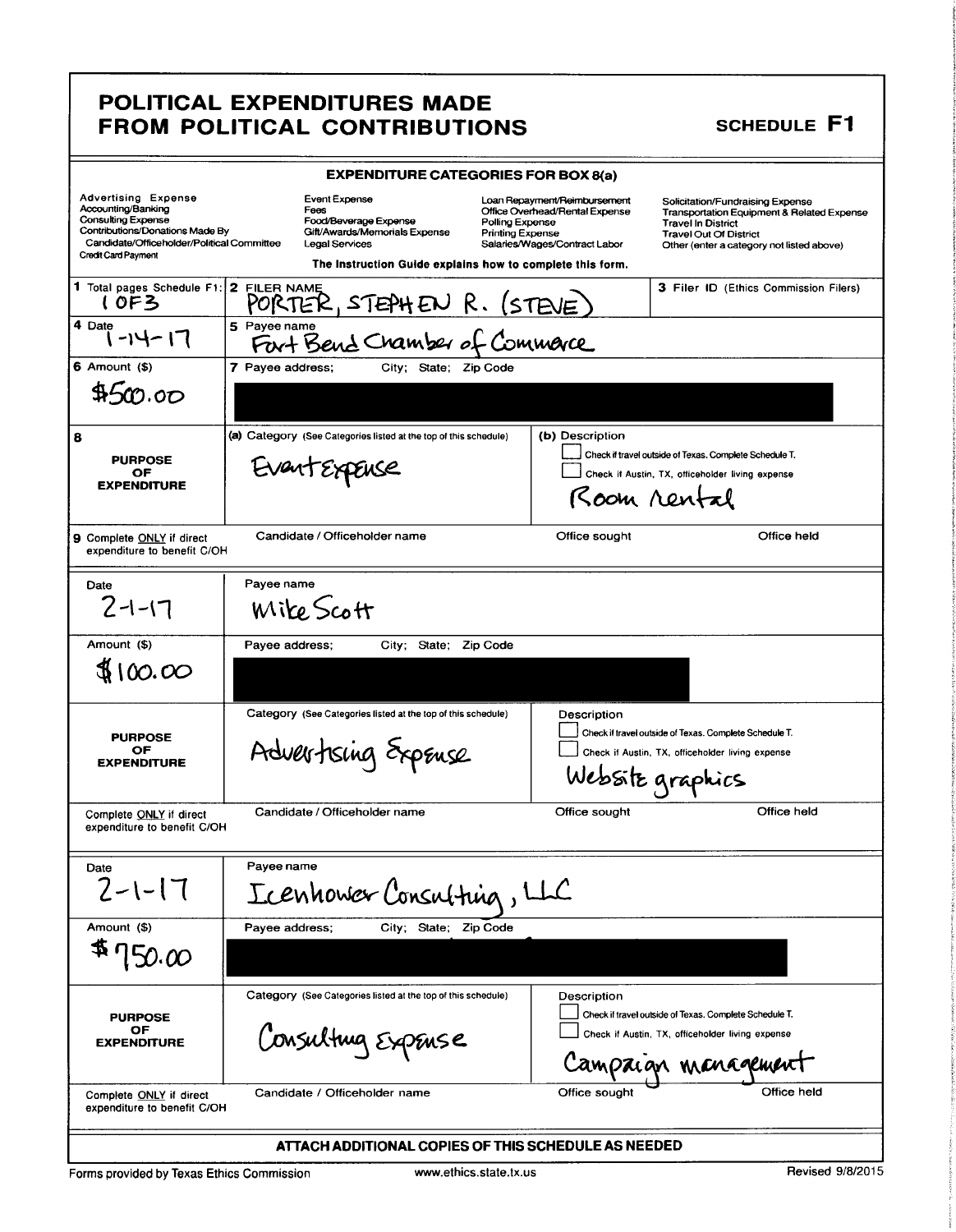### POLITICAL EXPENDITURES MADE FROM POLITICAL CONTRIBUTIONS SCHEDULE F1

|                                                          | <b>EXPENDITURE CATEGORIES FOR BOX 8(a)</b>                                                                                                                                                                                                                              |                                                                                                                                                                                           |
|----------------------------------------------------------|-------------------------------------------------------------------------------------------------------------------------------------------------------------------------------------------------------------------------------------------------------------------------|-------------------------------------------------------------------------------------------------------------------------------------------------------------------------------------------|
|                                                          | Advertising Expense<br>Accounting/Banking<br>Consulting Expense<br>Consulting Expense<br>Contributions/Donations Made By<br>Candidate/Officeholder/Political Committee<br>Legal Services<br>Candidate/Officeholder/Political Committee<br>Lega<br>Food/Beverage Expense | Solicitation/Fundraising Expense<br>Transportation Equipment & Related Expense<br>Travel In District<br>Loan Repayment/Reimbursement<br>Office Overhead/Rental Expense<br>Polling Expense |
| Credit Card Payment                                      | Gift/Awards/Memorials Expense                                                                                                                                                                                                                                           | Printing Expense<br>Salaries/Wages/Contract Labor<br><b>Travel Out Of District</b><br>Other (enter a category not listed above)                                                           |
|                                                          | The Instruction Guide explains how to complete this form.                                                                                                                                                                                                               | 3 Filer ID (Ethics Commission Filers)                                                                                                                                                     |
|                                                          | 1 Total pages Schedule F1: 2 FILER NAME<br>2 of 3 PORTER, STEPHEN R. (STEVE)                                                                                                                                                                                            |                                                                                                                                                                                           |
| $4^{Date}$ 2 - 15 - 17                                   | 5 Payee name<br>Chase Card Sarvices                                                                                                                                                                                                                                     |                                                                                                                                                                                           |
| $6$ Amount $($ \$ $)$                                    | 7 Payee address; City; State; Zip Code                                                                                                                                                                                                                                  |                                                                                                                                                                                           |
| \$59.65                                                  |                                                                                                                                                                                                                                                                         |                                                                                                                                                                                           |
|                                                          | (a) Category (See Categories listed at the top of this schedule) (b) Description                                                                                                                                                                                        | Check if travel outside of Texas. Complete Schedule T.                                                                                                                                    |
| PURPOSE<br>OF<br>EXPENDITURE                             | Creat Card Payment                                                                                                                                                                                                                                                      | Check if Austin, TX, officeholder living expense                                                                                                                                          |
|                                                          |                                                                                                                                                                                                                                                                         |                                                                                                                                                                                           |
| 9 Complete ONLY if direct<br>expenditure to benefit C/OH | Candidate / Officeholder name                                                                                                                                                                                                                                           | Office held<br>Office sought                                                                                                                                                              |
|                                                          |                                                                                                                                                                                                                                                                         |                                                                                                                                                                                           |
| Date<br>$3 - 16 - 17$                                    | Payee name<br>Ecentiaver Consalting, LLC                                                                                                                                                                                                                                |                                                                                                                                                                                           |
|                                                          |                                                                                                                                                                                                                                                                         |                                                                                                                                                                                           |
| Amount (\$)<br>\$750.00                                  | Payee address; City; State; Zip Code                                                                                                                                                                                                                                    |                                                                                                                                                                                           |
|                                                          |                                                                                                                                                                                                                                                                         |                                                                                                                                                                                           |
|                                                          | Category (See Categories listed at the top of this schedule)                                                                                                                                                                                                            | Description<br>Check if travel outside of Texas. Complete Schedule T.                                                                                                                     |
| PURPOSE<br>OF<br>EXPENDITURE                             | Consulting expense                                                                                                                                                                                                                                                      | Check if Austin, TX, officeholder living expense                                                                                                                                          |
|                                                          |                                                                                                                                                                                                                                                                         | Compaign management                                                                                                                                                                       |
| Complete ONLY if direct<br>expenditure to benefit C/OH   | Candidate / Officeholder name                                                                                                                                                                                                                                           | Office held<br>Office sought                                                                                                                                                              |
|                                                          |                                                                                                                                                                                                                                                                         |                                                                                                                                                                                           |
| Date<br>$3 - 16 - 17$                                    | Payee name<br>Sears Credit Cards                                                                                                                                                                                                                                        |                                                                                                                                                                                           |
|                                                          | Payee address; City; State; Zip Code                                                                                                                                                                                                                                    |                                                                                                                                                                                           |
| Amount (\$)<br>\$100.00                                  |                                                                                                                                                                                                                                                                         |                                                                                                                                                                                           |
|                                                          |                                                                                                                                                                                                                                                                         |                                                                                                                                                                                           |
|                                                          | Category (See Categories listed at the top of this schedule)                                                                                                                                                                                                            | Description<br>Check if travel outside of Texas. Complete Schedule T.                                                                                                                     |
| PURPOSE<br>OF<br>EXPENDITURE                             | Gift Expense                                                                                                                                                                                                                                                            | Check if Austin, TX, officeholder living expense                                                                                                                                          |
|                                                          |                                                                                                                                                                                                                                                                         | Eventhost gift                                                                                                                                                                            |
| Complete ONLY if direct<br>expenditure to benefit C/OH   | Candidate / Officeholder name                                                                                                                                                                                                                                           | Office held<br>Office sought                                                                                                                                                              |
|                                                          | ATTACH ADDITIONAL COPIES OF THIS SCHEDULE AS NEEDED                                                                                                                                                                                                                     |                                                                                                                                                                                           |
|                                                          |                                                                                                                                                                                                                                                                         |                                                                                                                                                                                           |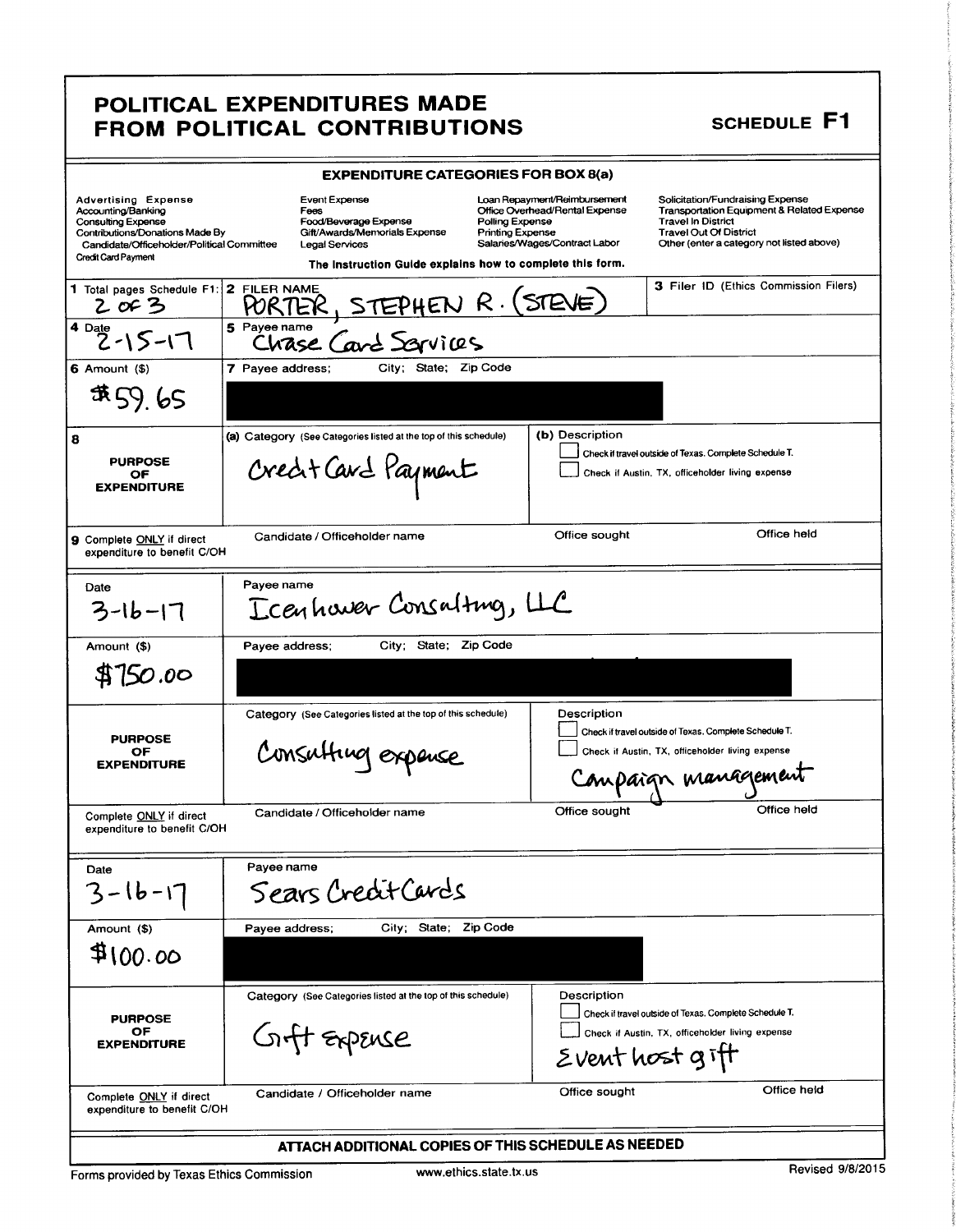### POLITICAL EXPENDITURES MADE FROM POLITICAL CONTRIBUTIONS SCHEDULE F1

|                                                                                                                                                                                | <b>EXPENDITURE CATEGORIES FOR BOX 8(a)</b>                                                                                                                                                                          |                                                                                                                                                                                                                                                                                                         |  |  |  |
|--------------------------------------------------------------------------------------------------------------------------------------------------------------------------------|---------------------------------------------------------------------------------------------------------------------------------------------------------------------------------------------------------------------|---------------------------------------------------------------------------------------------------------------------------------------------------------------------------------------------------------------------------------------------------------------------------------------------------------|--|--|--|
| <b>Advertising Expense</b><br>Accounting/Banking<br>Consulting Expense<br>Contributions/Donations Made By<br>Candidate/Officeholder/Political Committee<br>Credit Card Payment | Event Expense<br>Fees<br>Food/Beverage Expense<br>Polling Expense<br>Gift/Awards/Memorials Expense<br><b>Printing Expense</b><br><b>Legal Services</b><br>The Instruction Guide explains how to complete this form. | Loan Repayment/Reimbursement<br>Solicitation/Fundraising Expense<br><b>Transportation Equipment &amp; Related Expense</b><br>Office Overhead/Rental Expense<br><b>Travel In District</b><br><b>Travel Out Of District</b><br>Salaries/Wages/Contract Labor<br>Other (enter a category not listed above) |  |  |  |
| 1 Total pages Schedule F1:<br>3 OF 3                                                                                                                                           | 2 FILER NAME<br>STE(E)<br>PORTER, STEPHEN R.                                                                                                                                                                        | <b>3 Filer ID (Ethics Commission Filers)</b>                                                                                                                                                                                                                                                            |  |  |  |
| $\sqrt{4}$ Date<br>-16-17                                                                                                                                                      | 5 Pave name Cares Foundation                                                                                                                                                                                        |                                                                                                                                                                                                                                                                                                         |  |  |  |
| $6$ Amount $($ )                                                                                                                                                               | 7 Payee address:<br>City; State; Zip Code                                                                                                                                                                           |                                                                                                                                                                                                                                                                                                         |  |  |  |
| $\mathbb{B}100.00$                                                                                                                                                             |                                                                                                                                                                                                                     |                                                                                                                                                                                                                                                                                                         |  |  |  |
| 8<br><b>PURPOSE</b><br>OF<br><b>EXPENDITURE</b>                                                                                                                                | (a) Category (See Categories listed at the top of this schedule)<br>Contributions/Donations                                                                                                                         | (b) Description<br>Check if travel outside of Texas. Complete Schedule T.<br>Check if Austin, TX, officeholder living expense<br>Event donation/advertising                                                                                                                                             |  |  |  |
| 9 Complete ONLY if direct<br>expenditure to benefit C/OH                                                                                                                       | Candidate / Officeholder name                                                                                                                                                                                       | Office held<br>Office sought                                                                                                                                                                                                                                                                            |  |  |  |
| Date<br>3-16-17                                                                                                                                                                | Payee name<br>Chase Card Services                                                                                                                                                                                   |                                                                                                                                                                                                                                                                                                         |  |  |  |
| Amount (\$)                                                                                                                                                                    | City; State; Zip Code<br>Payee address;                                                                                                                                                                             |                                                                                                                                                                                                                                                                                                         |  |  |  |
| \$40832                                                                                                                                                                        |                                                                                                                                                                                                                     |                                                                                                                                                                                                                                                                                                         |  |  |  |
| <b>PURPOSE</b><br>ОF<br><b>EXPENDITURE</b>                                                                                                                                     | Category (See Categories listed at the top of this schedule)<br>Creat Card Payment                                                                                                                                  | Description<br>Check if travel outside of Texas. Complete Schedule T.<br>Check if Austin, TX, officeholder living expense                                                                                                                                                                               |  |  |  |
| Complete ONLY if direct<br>expenditure to benefit C/OH                                                                                                                         | Candidate / Officeholder name                                                                                                                                                                                       | Office held<br>Office sought                                                                                                                                                                                                                                                                            |  |  |  |
|                                                                                                                                                                                | Payee name<br>PORTER, STEPHEN R.                                                                                                                                                                                    |                                                                                                                                                                                                                                                                                                         |  |  |  |
| Amount (\$)<br>$\mathfrak{B}_{(O_1\,000.000)$                                                                                                                                  | City; State; Zip Code<br>Payee address;                                                                                                                                                                             |                                                                                                                                                                                                                                                                                                         |  |  |  |
| <b>PURPOSE</b><br>ΟF<br><b>EXPENDITURE</b>                                                                                                                                     | Category (See Categories listed at the top of this schedule)<br>Loan Repayment/                                                                                                                                     | Description<br>Check if travel outside of Texas. Complete Schedule T.<br>Check if Austin, TX, officeholder living expense<br>Keinburge (                                                                                                                                                                |  |  |  |
| Complete ONLY if direct<br>expenditure to benefit C/OH                                                                                                                         | Candidate / Officeholder name                                                                                                                                                                                       |                                                                                                                                                                                                                                                                                                         |  |  |  |
|                                                                                                                                                                                | ATTACH ADDITIONAL COPIES OF THIS SCHEDULE AS NEEDED                                                                                                                                                                 |                                                                                                                                                                                                                                                                                                         |  |  |  |
| Forms provided by Texas Ethics Commission                                                                                                                                      | www.ethics.state.tx.us                                                                                                                                                                                              | Revised 9/8/2015                                                                                                                                                                                                                                                                                        |  |  |  |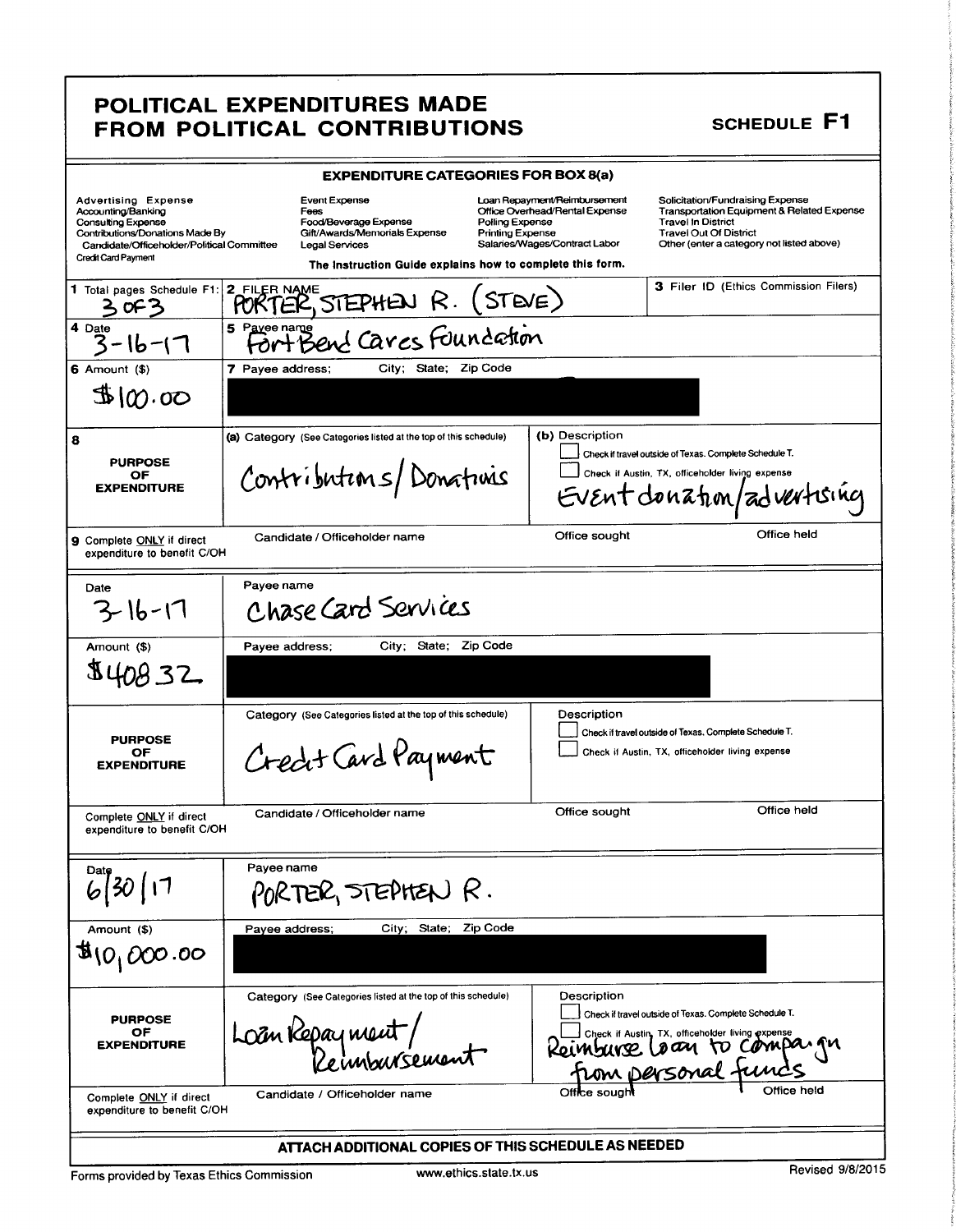|                                                                                                                                                         | <b>EXPENDITURES MADE BY CREDIT CARD</b>                                                                                                                                                                             |                                                                                                 | <b>SCHEDULE F4</b>                                                                                                                                                                        |  |  |
|---------------------------------------------------------------------------------------------------------------------------------------------------------|---------------------------------------------------------------------------------------------------------------------------------------------------------------------------------------------------------------------|-------------------------------------------------------------------------------------------------|-------------------------------------------------------------------------------------------------------------------------------------------------------------------------------------------|--|--|
| <b>EXPENDITURE CATEGORIES FOR BOX 10(a)</b>                                                                                                             |                                                                                                                                                                                                                     |                                                                                                 |                                                                                                                                                                                           |  |  |
| <b>Advertising Expense</b><br>Accounting/Banking<br>Consulting Expense<br>Contributions/Donations Made By<br>Candidate/Officeholder/Political Committee | Event Expense<br>Fees<br>Food/Beverage Expense<br>Polling Expense<br>Gift/Awards/Memorials Expense<br><b>Printing Expense</b><br><b>Legal Services</b><br>The Instruction Guide explains how to complete this form. | Loan Repayment/Reimbursement<br>Office Overhead/Rental Expense<br>Salaries/Wages/Contract Labor | Solicitation/Fundraising Expense<br>Transportation Equipment & Related Expense<br><b>Travel In District</b><br><b>Travel Out Of District</b><br>Other (enter a category not listed above) |  |  |
| 1 Total pages Schedule F4:<br>1 OF3                                                                                                                     | <b>FILER NAME</b><br>$\mathcal{P}$ STEPHEN R. (STEVE)                                                                                                                                                               |                                                                                                 | 3 Filer ID (Ethics Commission Filers)                                                                                                                                                     |  |  |
|                                                                                                                                                         | 4 TOTAL OF UNITEMIZED EXPENDITURES CHARGED TO A CREDIT CARD                                                                                                                                                         |                                                                                                 | \$                                                                                                                                                                                        |  |  |
| 5 Date<br>$1 - 26 - 17$                                                                                                                                 | 6 Pavee name                                                                                                                                                                                                        |                                                                                                 |                                                                                                                                                                                           |  |  |
| $7$ Amount $($ \$)<br>\$37.5                                                                                                                            | 8 Payee address;<br>City; State; Zip Code                                                                                                                                                                           |                                                                                                 |                                                                                                                                                                                           |  |  |
| 9<br><b>TYPE OF</b><br><b>EXPENDITURE</b>                                                                                                               | Political<br>Non-Political                                                                                                                                                                                          |                                                                                                 |                                                                                                                                                                                           |  |  |
| 10<br><b>PURPOSE</b><br>ОF<br><b>EXPENDITURE</b>                                                                                                        | (a)<br>Category (See Categories listed at the top of this schedule)<br>Advertising Expense                                                                                                                          | (b) Description                                                                                 | Check if travel outside of Texas. Complete Schedule T.<br>Check if Austin, TX, officeholder living expense<br>Transfer domains                                                            |  |  |
| 11 Complete ONLY if direct<br>expenditure to benefit C/OH                                                                                               | Candidate / Officeholder name                                                                                                                                                                                       | Office sought                                                                                   | Office held                                                                                                                                                                               |  |  |
| Date                                                                                                                                                    | Skeeters Mesquitz Grill                                                                                                                                                                                             |                                                                                                 |                                                                                                                                                                                           |  |  |
| Amount (\$)                                                                                                                                             | City; State; Zip Code<br>Payee address:                                                                                                                                                                             |                                                                                                 |                                                                                                                                                                                           |  |  |
| \$22.14                                                                                                                                                 |                                                                                                                                                                                                                     |                                                                                                 |                                                                                                                                                                                           |  |  |
| <b>TYPE OF</b><br><b>EXPENDITURE</b>                                                                                                                    | Non-Political<br>Political                                                                                                                                                                                          |                                                                                                 |                                                                                                                                                                                           |  |  |
| <b>PURPOSE</b><br>ОF<br><b>EXPENDITURE</b>                                                                                                              | Category (See Categories listed at the top of this schedule)<br>Food / Beverage Expense                                                                                                                             | Description                                                                                     | Check if travel outside of Texas. Complete Schedule T.<br>Check if Austin, TX, officeholder living expense<br>Campaign manage                                                             |  |  |
| Complete ONLY if direct<br>expenditure to benefit C/OH                                                                                                  | Candidate / Officeholder name                                                                                                                                                                                       | Office sought                                                                                   | Office held                                                                                                                                                                               |  |  |
|                                                                                                                                                         | ATTACH ADDITIONAL COPIES OF THIS SCHEDULE AS NEEDED                                                                                                                                                                 |                                                                                                 |                                                                                                                                                                                           |  |  |
| Forms provided by Texas Ethics Commission                                                                                                               | www.ethics.state.tx.us                                                                                                                                                                                              |                                                                                                 | Revised 9/8/2015                                                                                                                                                                          |  |  |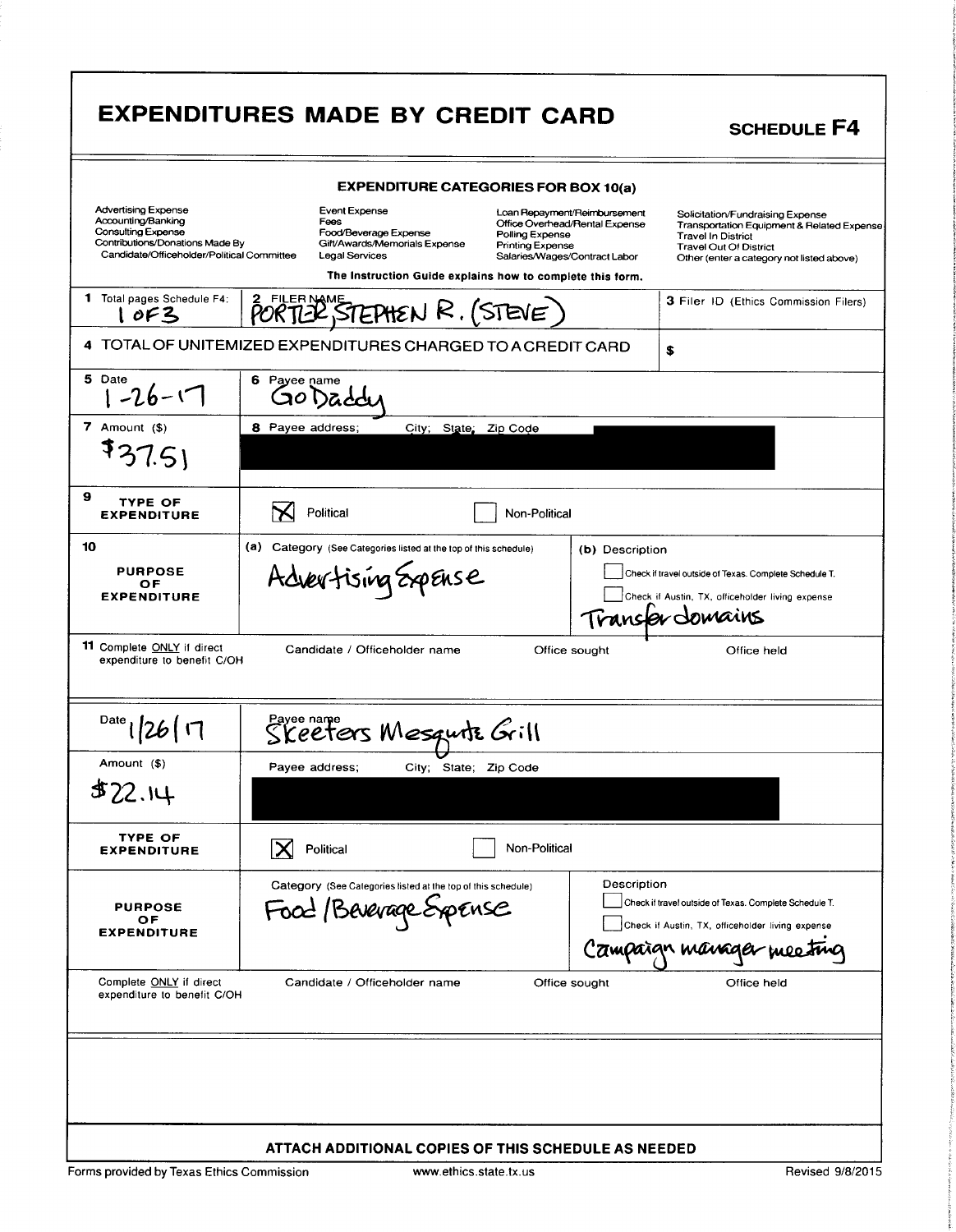| <b>EXPENDITURES MADE BY CREDIT CARD</b><br><b>SCHEDULE F4</b>                                                                                                                                                                                                                                                                                                                                         |  |  |
|-------------------------------------------------------------------------------------------------------------------------------------------------------------------------------------------------------------------------------------------------------------------------------------------------------------------------------------------------------------------------------------------------------|--|--|
|                                                                                                                                                                                                                                                                                                                                                                                                       |  |  |
| <b>EXPENDITURE CATEGORIES FOR BOX 10(a)</b>                                                                                                                                                                                                                                                                                                                                                           |  |  |
| Advertising Expense Event Expense<br>Accounting/Banking Foot Pees<br>Consulting Expense Food/Beverage Expe<br>Contributions/Donations Made By Gift/Awards/Memoria<br>Candidate/Officeholder/Political Committee Legal Services<br>Solicitation/Fundraising Expense<br>Transportation Equipment & Related Expense<br>lverhead/Rental Expense<br>Food/Beverage Expense<br>Gift/Awards/Memorials Expense |  |  |
| r oiling Experise<br>Printing Expense<br>Salaries/Wages/Contract Labor<br>Travel Out Of District<br>Other (enter a category not listed above)<br>The Instruction Guide explains how to complete this form.                                                                                                                                                                                            |  |  |
| 3 Filer ID (Ethics Commission Filers)<br>1 Total pages Schedule F4: PORTER, STEPHEN R. (STEVE)                                                                                                                                                                                                                                                                                                        |  |  |
| 4 TOTAL OF UNITEMIZED EXPENDITURES CHARGED TO A CREDIT CARD                                                                                                                                                                                                                                                                                                                                           |  |  |
| 6 Payee name<br>US Postal Service<br>$\frac{5 \text{ Date}}{2}$ $\sqrt{5}$ $\sqrt{7}$                                                                                                                                                                                                                                                                                                                 |  |  |
| 8 Payee address; City; State; Zip Code                                                                                                                                                                                                                                                                                                                                                                |  |  |
| 7 Amount $($)$<br>$\frac{1}{4}33.32$                                                                                                                                                                                                                                                                                                                                                                  |  |  |
|                                                                                                                                                                                                                                                                                                                                                                                                       |  |  |
| $\sum$ Political<br>Non-Political                                                                                                                                                                                                                                                                                                                                                                     |  |  |
| (a) Category (See Categories listed at the top of this schedule) (b) Description                                                                                                                                                                                                                                                                                                                      |  |  |
| PURPOSE<br>OF<br>EXPENDITURE<br>Check if travel outside of Texas. Complete Schedule T.<br>OFFICE OVERITEAN<br>Check if Austin, TX, officeholder living expense                                                                                                                                                                                                                                        |  |  |
| Postage                                                                                                                                                                                                                                                                                                                                                                                               |  |  |
| <b>11</b> Complete ONLY if direct<br>expenditure to benefit C/OH<br>Office held<br>Candidate / Officeholder name<br>Office sought                                                                                                                                                                                                                                                                     |  |  |
| Veritas Steak & Seafood<br>21517                                                                                                                                                                                                                                                                                                                                                                      |  |  |
| Amount (\$)<br>Payee address; City; State; Zip Code                                                                                                                                                                                                                                                                                                                                                   |  |  |
| $\sharp$ 100.00                                                                                                                                                                                                                                                                                                                                                                                       |  |  |
| <b>TYPE OF<br/>EXPENDITURE</b><br>Non-Political<br>$\mathbf{X}$ Political                                                                                                                                                                                                                                                                                                                             |  |  |
| Description<br>Category (See Categories listed at the top of this schedule)                                                                                                                                                                                                                                                                                                                           |  |  |
| Check if travel outside of Texas. Complete Schedule T.<br>PURPOSE<br>OF<br>EXPENDITURE<br>Gifts Expanse<br>Check if Austin, TX, officeholder living expense                                                                                                                                                                                                                                           |  |  |
| Event host giff                                                                                                                                                                                                                                                                                                                                                                                       |  |  |
| Complete <u>ONLY</u> if direct<br>expenditure to benefit C/OH<br>Candidate / Officeholder name<br>Office sought<br>Office held                                                                                                                                                                                                                                                                        |  |  |
|                                                                                                                                                                                                                                                                                                                                                                                                       |  |  |
|                                                                                                                                                                                                                                                                                                                                                                                                       |  |  |
|                                                                                                                                                                                                                                                                                                                                                                                                       |  |  |
| ATTACH ADDITIONAL COPIES OF THIS SCHEDULE AS NEEDED                                                                                                                                                                                                                                                                                                                                                   |  |  |
| Revised 9/8/2015<br>www.ethics.state.tx.us<br>Forms provided by Texas Ethics Commission                                                                                                                                                                                                                                                                                                               |  |  |